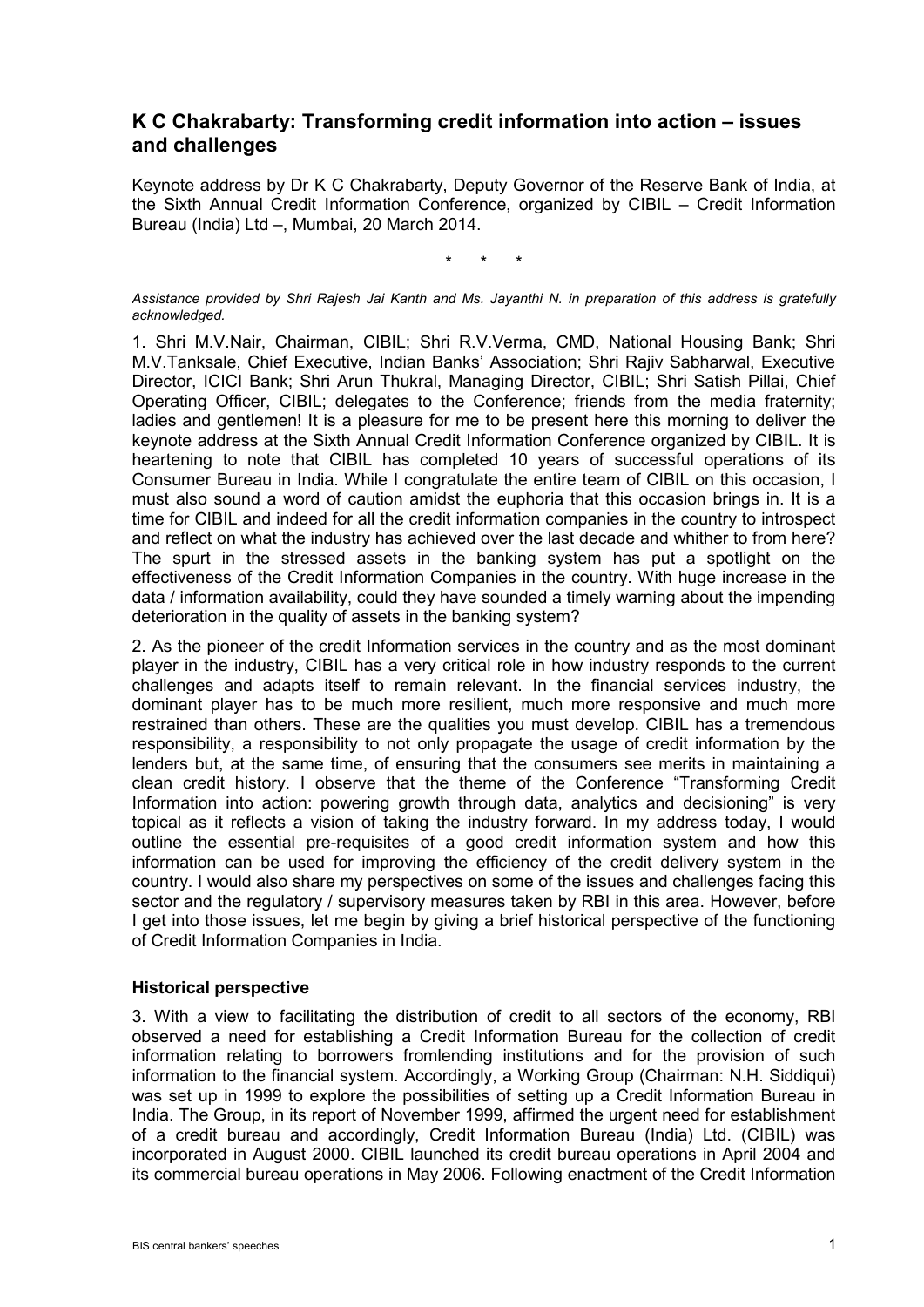Companies (Regulation) Act (CICRA) in 2005, three other Credit Information Companies (CICs) have also been set up.

4. At the level of a regulator, credit registries can play a pivotal role in providing insights that can drive effective policy changes. They can also provide important inputs for the banking supervisors in monitoring systemic risks. A further use at a regulatory level may be to analyze appropriate capital and provisioning strategies for banks and, in particular, to assess whether current capital and provisioning regulations match up to actual risks. For the CICs/credit registries to be effective, the integrity and completeness of data is one of the essential pre-requisites. However, as I alluded to a little bit earlier, even after more than 10 years of their existence, the credit information companies/bureaus have not been able to penetrate the market in a meaningful way. There are a whole host of issues which have impeded the growth and acceptance of the CICs in India with quality of data submitted by the lenders, multiplicity of CICs, use of alternate data and consumer protection being the major ones. With a view to overcome these issues and challenges, RBI had set up a Committee (Chairman: Shri Aditya Puri, MD, HDFC Bank Limited) to examine the above issues and to also recommend a data format for furnishing of credit information to CICs by Credit Institutions. The Committee was also mandated to suggest best practices for the guidance of Credit Institutions in respect of usage of credit information as a part of their credit appraisal process. The final report of the Committee is awaited.

### **Information into action: the essential pre-requisites**

5. Let me now turn to the theme of the Conference "Information into action." What do you need for putting 'information into action'? In the context of the Conference, this essentially means that available credit information has to be extensively used for drawing inferences for making lending decisions. Some of you might know that I have been a student of statistics; hence, I would use an analogy from that discipline to explain under what conditions can the information be used for decision making. In statistics, if any sample data is to be used to draw some inference about the population parameters, the estimates should satisfy four basic characteristics. These are "unbiasedness", "consistency", "efficiency" and "sufficiency". Similarly, if the credit information has to be used for facilitating effective lending decisions, the information should also satisfy the above four important characteristics. Let me explain them one by one.

- *(a) Unbiasedness*: When I say that the information should be unbiased, it basically means that the information gathered should not be biased in favour or against a consumer, lender or a borrower. The CIC should not say that an inaccurate rating was arrived due to wrong data provided by a bank. The onus is on the CICs to ensure that the data that they gather is error-free and they are able to give unbiased information to their customers.
- *(b) Consistency*: The credit worthiness of a borrower should be consistent and accurate. If one CIC rates a borrower as good and the other one rates him bad, this means that the credit information system is not consistent. Likewise, the rating of a borrower should not vary from one loan product to the other.
- *(c) Efficiency*: An efficient information system should ensure that the CICs are able to provide reliable, accurate and unbiased information at the least possible cost.
- *(d) Sufficiency*: The credit information system can be considered sufficient if it contains all required credit and payment related information about the borrower and no other CIC can give any additional material information on the credit history of that particular borrower.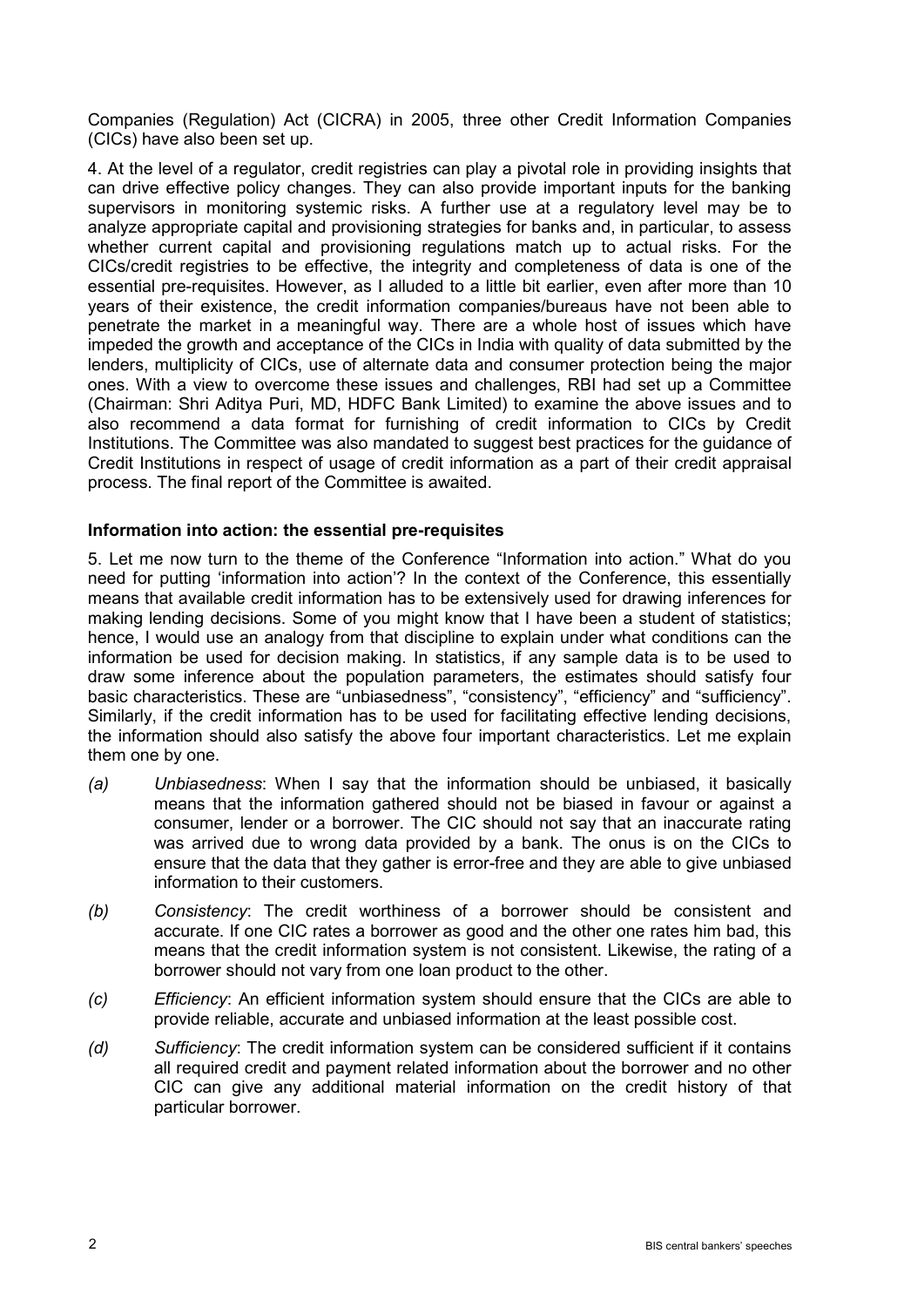### **Completeness of information**

6. While I agree that at this stage we may not be close to meeting the four essential constituents of a robust information system, I would like to emphasize that unless we strive to meet them, we would not be able to transform information into action. A very important consideration for meaningful transformation of credit information into action is the completeness of data. Around 90% of our population has never borrowed from the formal financial system and hence does not have any credit history. Under the circumstances, they are quite likely to be denied credit by the lending institutions. How the completeness of data can be achieved in such cases? I will return to this aspect in a little while.

## **Quality of data**

7. A central strand of completeness of information is the quality of data. The efficiency and effectiveness of a credit bureau is largely dependent on the quality of data collected in its database. RBI has issued guidelines for submission of timely, accurate and error free data to the bureau. However, our observation is that the data furnished by banks to CICs in many instances continue to be incomplete / inaccurate. As we all know, the quality of the product can only be as good or as bad as the inputs. The data containing junk values, incorrect information and incomplete identifier fields fed by the lenders to the CICs would only lead to half-baked outputs and eventually contribute to creating information asymmetries between borrowers and lenders. While, I understand that the quality of data held by microfinance institutions about their borrowers is comparatively better, the quality and consistency of data of the banking system is not very reliable and hence, poses significant challenges to the effectiveness of credit information system. The CICs in India are trying to address the issue by taking recourse to proven best practices and supporting technology to ensure that the credit information rendered by them are accurate, complete and updated. They have also started undertaking quality checks while receiving and uploading of members' data while returning the records rejected during the validation process back to the members along with reasons thereof, for correction and re-submission.

8. It is heartening to note that the results of efforts taken by CICs to clean the data have been positive as reflected in the improving 'hit rate' of the CICs. I understand that even in developed economies like the US, where credit bureaus have been in existence for over a century and where there are well evolved identification and verification systems, the bureau hit rate has been around 85%. So, while the hit rate of around 75% in the case of Indian CICs in the face of significant roadblocks like lack of unique identifiers and geographic and cultural diversities can be considered good, there definitely is scope for further improvement.

#### **Alternate data sources**

9. Let me now come to another strand of completeness. As I mentioned a little while back, a sizeable number of individuals/small business owners may not have a prior credit history. So, how the completeness of data can be ensured in such cases? Certain World Bank studies have indicated that inclusion of reporting of non-financial payment data (alternative data) proves extremely beneficial for making lending decisions, specifically for the segment not having access to credit. The financially excluded consumers who have a positive payment record in non-financial obligations, can have access to affordable credit. CICs have requested RBI to permit them to collaborate with sectors like Telecom, Utility and Trade credit for inclusion of their data in the credit bureau database. They have stated that inclusion of these data sources in the bureaus database will not only benefit financial sector but also be useful for the Telecom, Utility and Trade credit sector. The Committee on Comprehensive Financial Services for Small Business and Low Income Households (Dr. Nachiket Mor, Chairman, December 2013) has suggested inter alia, the need to develop a robust legal and regulatory framework around customer data generated in various transactions (credit and payments, digital and off-line), with the objective of customer ownership of their own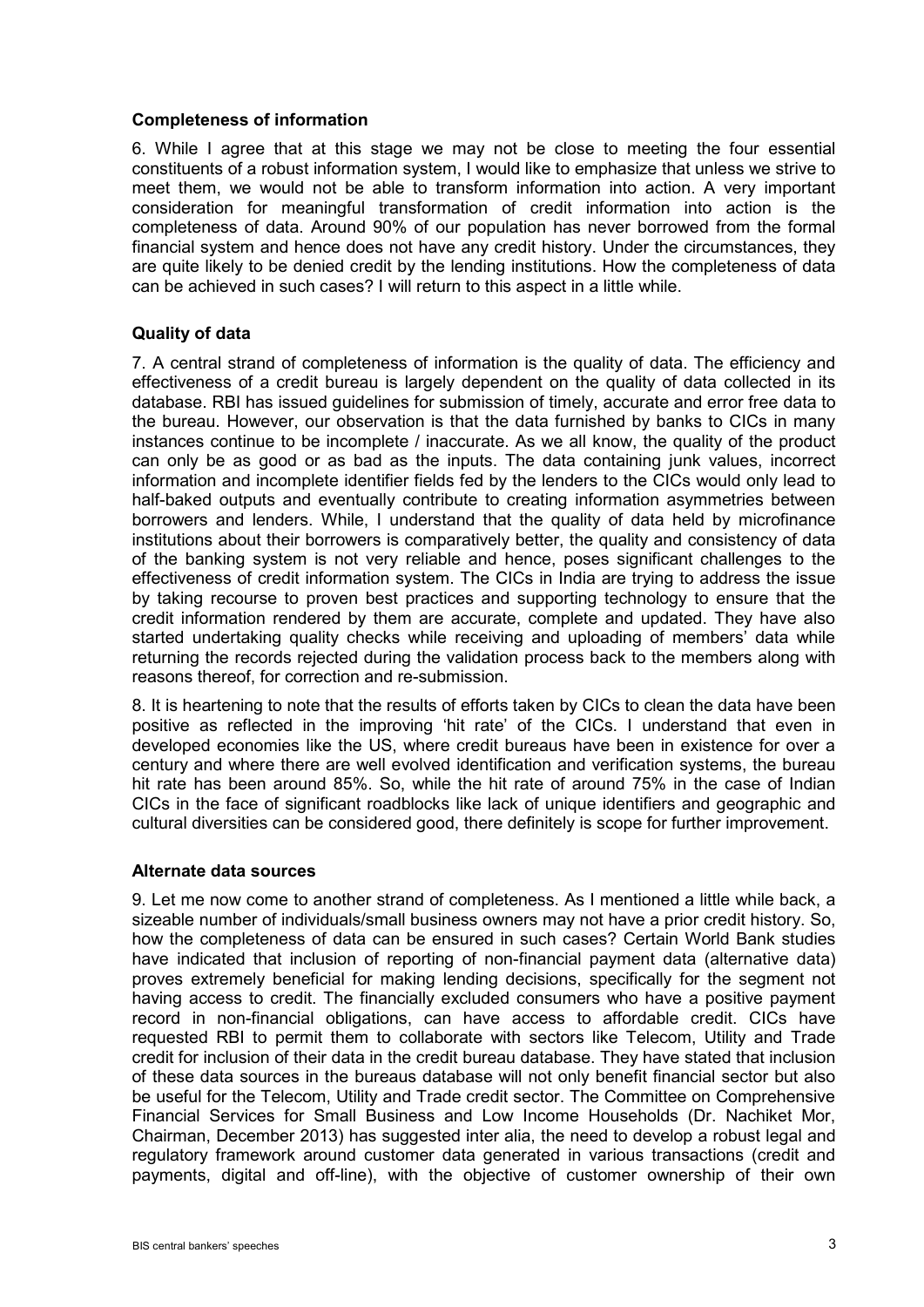transactions data and its use, among others, for signaling credit-worthiness. In this regard, the Committee has recommended that RBI should constitute a Working Group comprising of TRAI, CERC, and Credit Information Companies to develop a framework for sharing of data between telecom companies, electrical utilities, and credit bureaus. The suggestions/recommendations of the Committee are being presently examined by RBI.

## **Single v/s multiple CICs**

10. There is a view that the existence of multiple credit bureaus in an economy ensures competition and creates a cost advantage for the users. However, where consumers as well as financial institutions do not have complete understanding of the benefits of bureaus, this could lead to disaster. Due to the functioning of multiple bureaus, only a fragmented view of the borrower can be obtained and a holistic financial picture may be hard to achieve. It has been suggested in several quarters that in an environment where such infrastructure does not exist at all, the initial impetus may have to come from the Government/regulator. In such a model, initially there could be a single CIC; and later on, a model with multiple players could evolve to avoid a monopolistic environment. In addition, besides setting up the bureaus, the government/regulator may also need to work towards education and awareness of both, the financial institutions as also the consumers.

11. In India, while setting up of CIBIL heralded the beginning of the credit information system about a decade ago, the Credit Information Companies (Regulation) Act, 2005 (CICRA) provided for an increase in the total number of CICs which may be granted the certificate of registration for carrying on such business. Thus, with the realisation that competition will bring better technology and efficiency in the system, three other companies were issued 'inprinciple' approval to set up CICs in April 2009.

12. With at least 3 years of multi-CIC environment behind us, the problems of data fragmentation are coming to the fore. CICs collect credit information from banks and financial institutions, Non Banking Financial Companies, Housing Finance Companies, Micro Finance Institutions, credit card companies, etc. today. In terms of Section 15 of CICRA, every credit institution has to become a member of at least one CIC. Since four CICs are functional, there is the consequent issue of data existing in silos. As of now, when enquiry is made with one CIC about a certain borrower or prospective borrower, only the information that has been provided to the CIC by its own members would be available at that CIC. The information from the credit institutions from whom the borrower may have availed a credit facility but who are not members of that particular CIC, may not be included in the credit information report provided by it. This is another challenge with regard to the completeness of data.

#### **Data on commercial accounts**

13. The database in the CICs has been primarily used in the retail segment, especially while approving credit cards, personal loans, home loans and auto loans. Anectodotal evidence shows that a major chunk of this has been accounted for by the private banks and foreign banks with the public sector banks only recently starting to use them in a significant way. In the commercial segment, the use of the bureaus has not been to the same extent. SMEs are a big growth driver of any economy, accounting for a majority of jobs and exports. Inadequate credit flow has been one of the factors constraining the growth of the SME sector. One of the reasons for banks' reluctance to lend to this group is the unavailability of reliable information for banks to assess the creditworthiness of SME units. There is a significant role for the CICs in building an information base on SMEs and assisting banks in their credit decision making. This will facilitate the free flow of credit to SMEs and would provide an impetus to overall economic growth. The CICs would progressively need to enlarge their information database by bringing more sectors under their fold.

14. As I mentioned earlier, the Committee headed by Shri Aditya Puri is also looking into the issue of low usage of credit information by member institutions. We understand that some of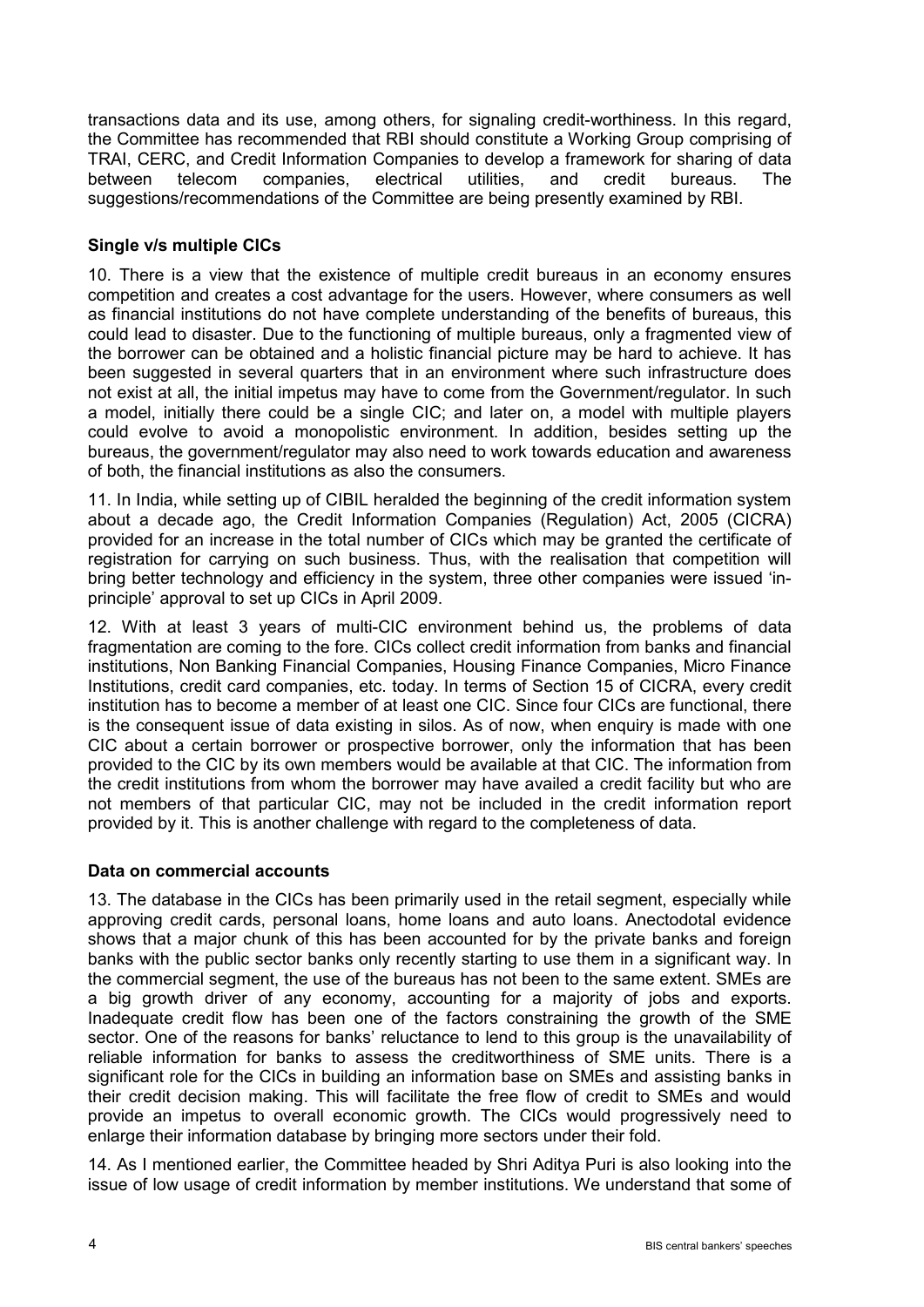the banks have complained about the high cost of obtaining a report as one of the considerations for low usage of credit information. On the contrary, the CICs are of the view that prices would come down with increased usage. In this context, the Committee has felt that workshops for creating awareness about Credit Information Reports (CIRs) and their use in credit appraisal by lenders would be more meaningful and these could be held regularly, in association with industry-level bodies like IBA or MFIN.

### **Unique identifiers**

15. A study in August 2005 on "The Evolution of Credit bureaus in Asia-Pacific" had recognised that there are challenges relating to data quality and consumer identification issues that CICs in India (at that point only CIBIL was in existence) will need to overcome. Sadly, these challenges continue to plague the system. As banks in India have inadequate electronic data capture systems and inadequate networking facilities, problems encountered in data-collection may be magnified multi-fold. Notwithstanding the massive numbers of unique identities generated by the UIDAI, the country as a whole does not have a single official national identification registry for uniquely identifying an individual. On our part as banking supervisors, despite our continuous persuasion, the Indian banks have not been able to assign a unique identification number of their customers. CICs have tried to work around this problem by sometimes using the Ration Card number, Voters Id, PAN and Aadhaar Number or a combination of these. However, the results have much scope for improvement since mix-up of credit information results in customer grievance.

### **Customer grievance redressal mechanism**

16. The Credit Reporting Knowledge guide recognises that "a challenge to data accuracy and validation is the lack of uniform identification schemes. Issuing national unique identity numbers is usually within the prerogative of the government. Adopting an identification system at the initial phases of establishing a credit reporting system would be ideal, but is not always realistic." In such a scenario, both Credit Institutions and CICs must have customer friendly policies in place. Credit institutions should ensure that the records submitted to CICs are updated regularly. Customer grievance redressal should be given top priority especially in respect of complaints relating to updation/alteration of credit information. CICs, at their end, should have a structured and systemic process for redressing grievances. They should abide by the period stipulated under the CICRA in respect of updation, alteration of credit information, resolution of disputes etc.

## **Summing up**

17. I quite agree that there are significant hurdles to achieving completeness of information in terms of meeting the four fundamental criteria of unbiasedness, consistency, efficiency and sufficiency that I mentioned in the beginning. Some of the deficiencies of completeness of data/information can be overcome through use of better analytical tools by the CICs. In this regard, CIBIL could leverage upon its association with global leaders like TransUnion for providing much better solutions to their member institutions. A robust customer redressal system would also go a long way in improving the quality of information, by making the lenders aware about the importance of providing accurate data. The CICs need to be sensitive to the grievances of the customers and provide redressal in a timely manner. This would not only improve the quality of data but also lend credence to the utility of the credit information system in the country.

18. Notwithstanding the data quality and completeness issues, the lending institution should start using these information into their decision making process as unless the institutions use the data/information from the CICs in their decision making process and for pricing of their loan products, the completeness of information cannot be expected to improve.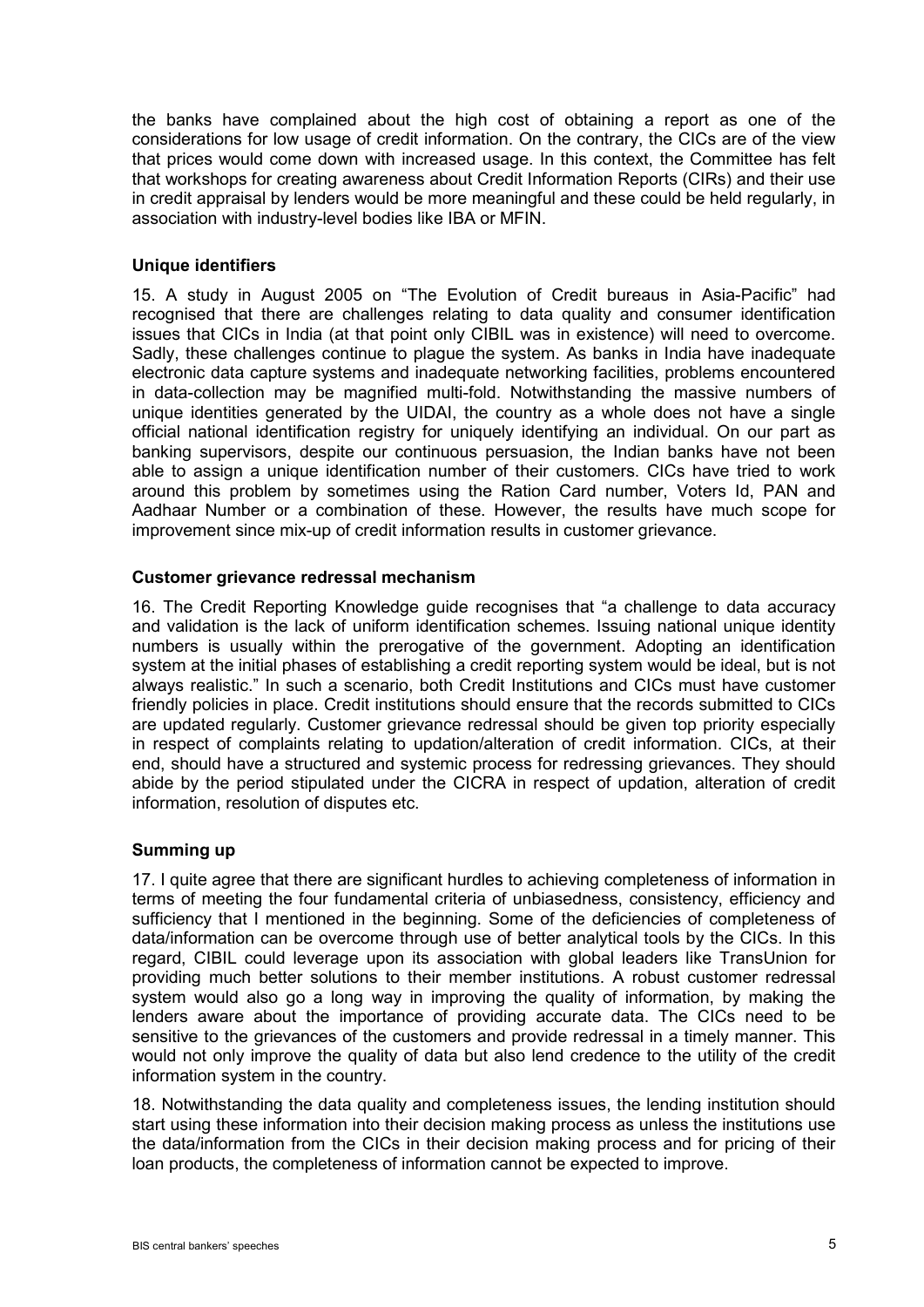## **Sharing of information and the individual's privacy rights / sharing of personal information**

19. Having dwelt upon the essential pre-requisites for transformation of information into action let me highlight the issues of protecting the individuals' privacy rights insofar as CICs business is concerned. As per FSLRC report, personal information means any information that relates to a person or permits the inference of a person's identity. This includes demographic information such as the person's name and contact information; biometric information; and transactional information about holdings and dealings in financial products and services. The draft Code provides for the following protections for personal information:

- A prohibition on collection of personal information beyond what is required for providing the relevant financial service.
- A requirement to maintain confidentiality of personal information, unless the consumer has consented to the disclosure or it is otherwise permitted by law.
- An obligation to maintain accurate, up-to-date and complete personal information, and to allow consumers reasonable access to their personal information.
- Powers given to the regulator to specify additional requirements, exempt some financial service providers from application of this protection and establish mechanisms to ensure that consumers can access their personal information

20. The activities of credit bureaus are regulated almost everywhere so as to prevent violation of privacy and civil liberties. Privacy laws effect a wide range of issues that affect the individual, viz., limits on access to credit information by specified users (i.e. credit institutions and other entities allowed to use such information), setting time limits for how long such information can be maintained at the CICs, and the right to access, check and correct one's own credit information.

21. In India, the various provisions of CICRA cover the regulation of credit information business and also include responsibilities of the bureaus, rights and obligations of the credit institutions and safeguarding privacy rights of the individual. We can understand credit information about an individual at the CICs as a reflection of how he or she behaves with relation to his lender/s. If he/she is a good borrower, there is a record of such repayments; else a record of defaults is built up. This is akin to reputational collateral which is used by CICs to provide a picture of the individual to a prospective lender. In some cases, existing lenders themselves may like to review their portfolio to evaluate the functioning of such individual borrowers post disbursal of credits and also determine if the paymentperformances have taken a turn for the worse. It may be emphasised here that the credit information report which is built up from such stored credit information does not by itself say whether the borrower or the prospective borrower is a good credit risk or bad credit risk. It only provides lenders with the data which allows them to take the decision themselves, depending on their risk-reward trade-off and their internal policies. This gives them the comfort of taking an informed decision based on the credit information available within the system.

22. It is not uncommon for questions such as "Why should my information be passed around in the system?" to be raised, even today in our context. The provisions of CICRA seek to strike a balance between the dual objective of putting in place an efficient system of sharing of credit information in the larger interest of financial system on one hand, and maintaining the privacy of such information, on the other. As part of their customer education and awareness efforts, the CICs should be able to effectively communicate the benefits of lower interest rates that the consumers may derive if they are perceived as 'good borrowers'.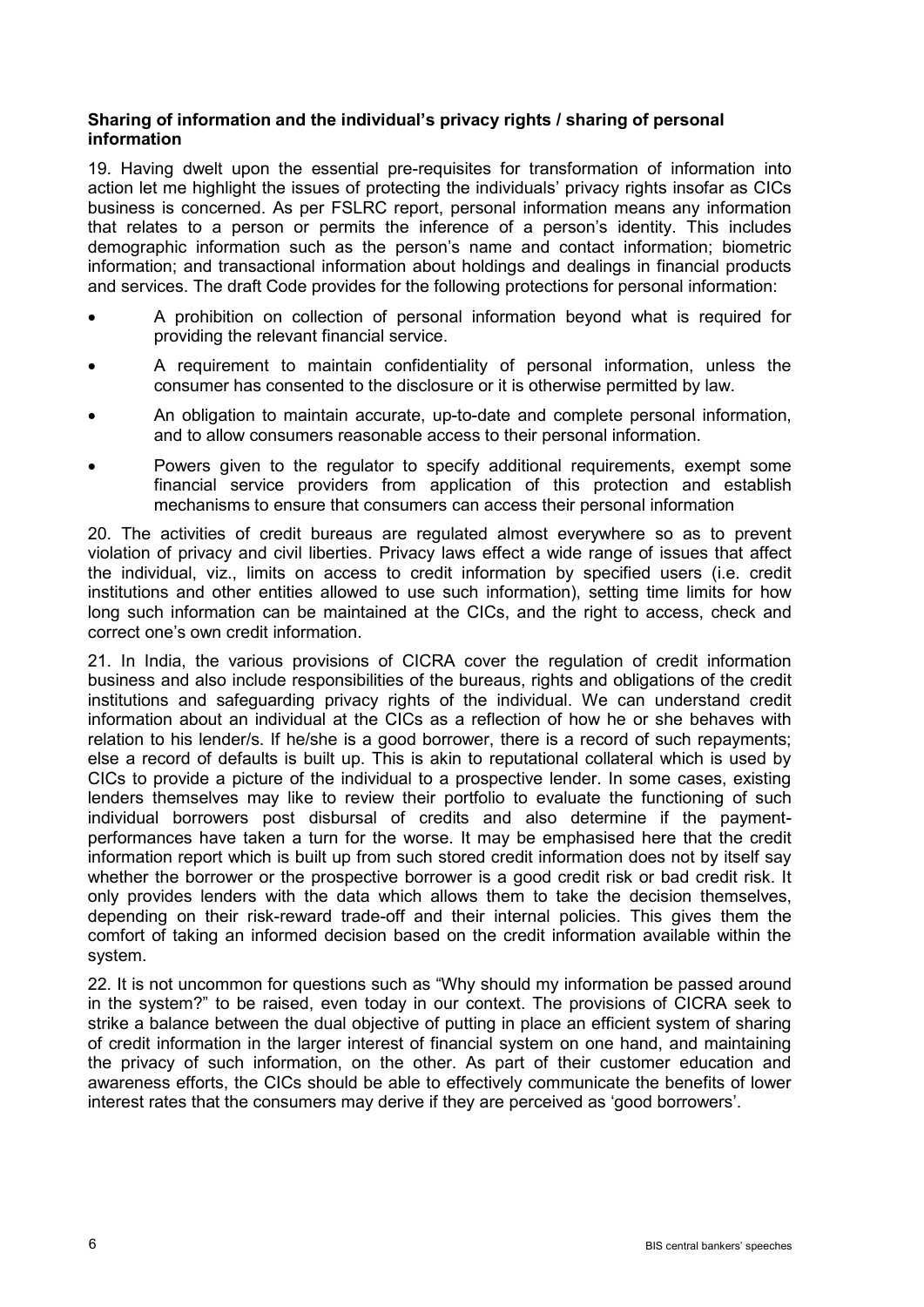## **Recent regulatory / supervisory measures**

Let me now turn my attention to few of the recent regulatory/supervisory measures we have initiated in this area.

## *(i) Central Repository of Information on Large Credits(CRILC)*

23. As you all know, Dr. Raghuram Rajan on assuming charge as Governor, RBI announced that *RBI proposed to collect credit data and examine large common exposures across banks*  which will enable the creation of a central repository on large credits, which may be shared with the banks. This is expected to enable banks themselves to be aware of building *leverage and common exposures.* The *CRILC* is expected to act as a repository of large credits containing system-wide exposure of individuals and entities having exposure (both fund and non-fund based) of more than Rs. 50 million. Thus, the basic purpose of CRILC is to collect, store and disseminate large credit data to banks. The underlying objective of the creation of the CRILC is to tackle the menace of rising NPAs in the Indian banking system. I would like to urge the banks and the CICs to also put in place a system to collect credit data of exposures which are even below Rs.50 million, so that they could have reliable information about all the borrowers in the financial system.

## *(ii) Investment in credit information companies*

24. RBI has issued a revised directive on November 29, 2013, allowing higher FDI limits to entities which have an established track record of running a Credit Information Bureau in a well regulated environment. This regulatory measure is aimed not only at bringing in the much needed foreign equity support but also to keep intact competition in this sector. As a result of this measure, the foreign partners of the CICs are taking steps to increase their equity stakes in the CICs and thereby continue to bring in foreign technology support to this long gestation capital intensive industry.

## **Conclusion**

25. Before I conclude, let me revisit the reasons for why the credit information bureaus including CIBIL, have not received the level of success they would have expected, even after a decade of their existence. In essence, the two users of the credit information, the lending institutions as well the consumers are still wary of the outputs generated by the CICs. While on the one hand, the lenders do not see compelling reasons to subscribe to the CIC reports for want of appropriate information or analytics, the consumers on the other hand are still sceptical about the authenticity of the CIRs. There have been numerous complaints about the CICs handing out incorrect reports to the consumers who have to then run from pillar to post to get these corrected. The grievance redressal system in this area, in fact, needs a thorough overhaul. Thus, going forward, the challenge for the CICs and indeed, for CIBIL, which has a virtual monopoly over this business is to address the twin concerns that I have mentioned. The purpose of having CICs in the system would be best served when the credit needs of deserving people are met in a timely manner and at a reasonable cost.

26. I am sure that the Conference would throw up some 'actionable' ideas which would go a long way in not only spreading awareness about the credit information system in the country but also improving it. I once again congratulate CIBIL for reaching a significant milestone in their journey and thank them for inviting me to be a part of this Conference. I wish you all a very fruitful deliberation ahead.

#### Thank you!

## **References:**

The Evolution of Credit Bureaus in Asia-Pacific- Dr. Rita Chakravarti and Beng-Hai Chea (August 2005)